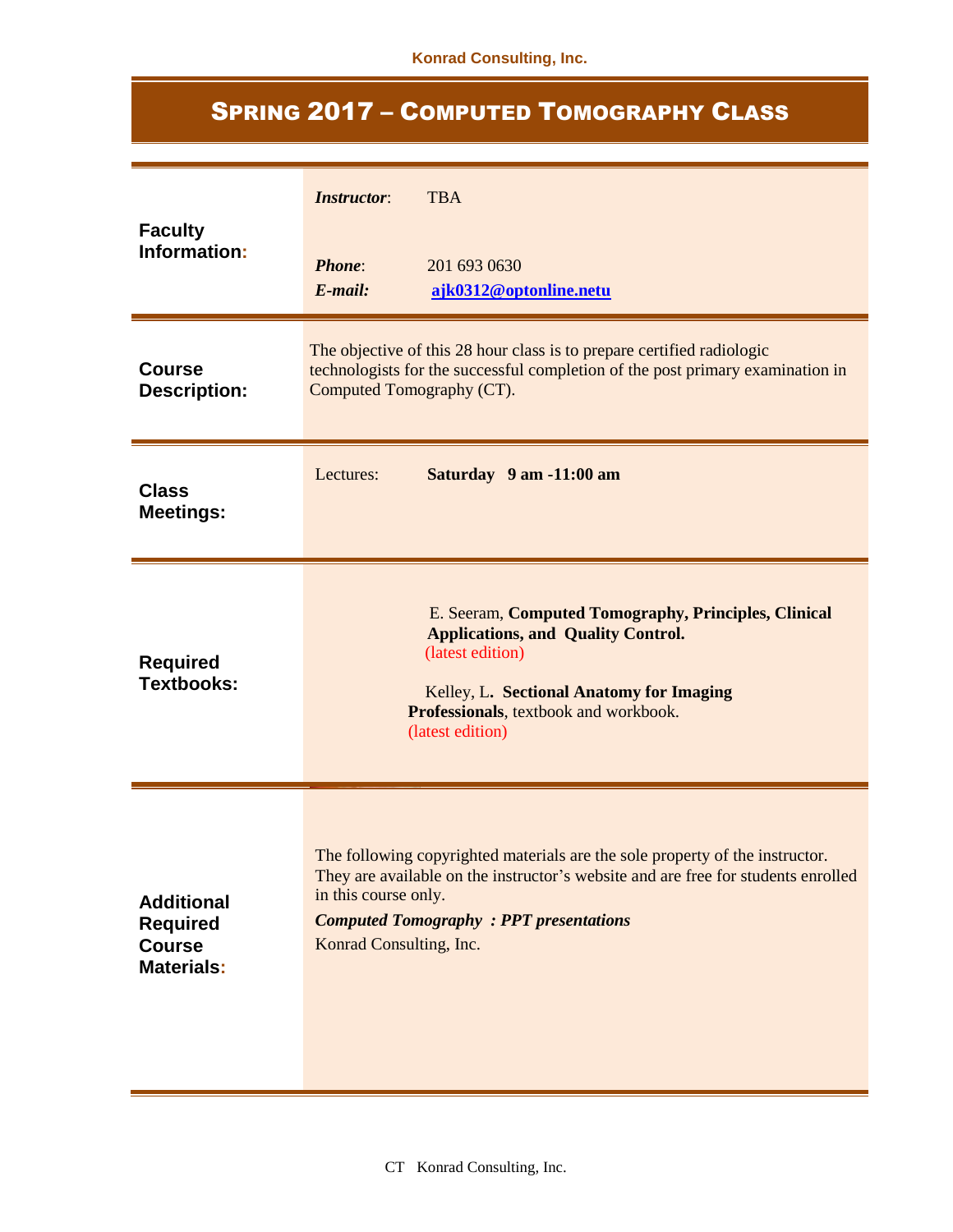| <b>Success</b><br>Criteria:        | Final Exam $75%$                                         | 75 questions                                                             |
|------------------------------------|----------------------------------------------------------|--------------------------------------------------------------------------|
| <b>Attendance</b><br><b>Policy</b> | of the lectures. No absences in the seminar are allowed. | For the students to receive credit for the seminar they must attend 100% |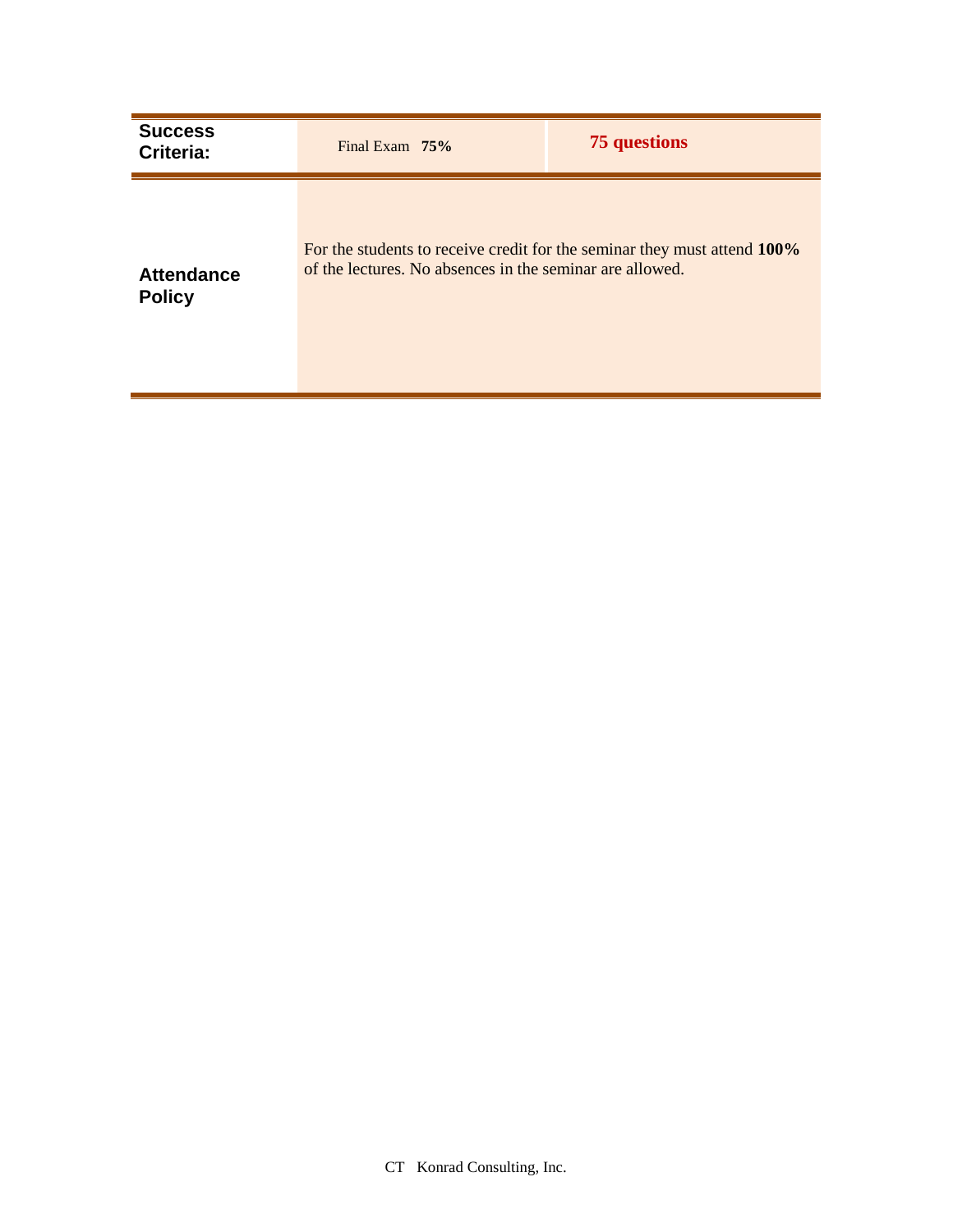| <b>Computed Tomography Class</b> |                                                                                                                                                                                                                                                                                                                                              |                |             |  |
|----------------------------------|----------------------------------------------------------------------------------------------------------------------------------------------------------------------------------------------------------------------------------------------------------------------------------------------------------------------------------------------|----------------|-------------|--|
| <b>Spring 2017 Outline</b>       |                                                                                                                                                                                                                                                                                                                                              |                |             |  |
|                                  |                                                                                                                                                                                                                                                                                                                                              |                |             |  |
| <b>Class</b>                     | <b>Topic</b>                                                                                                                                                                                                                                                                                                                                 | <b>Chapter</b> | <b>Time</b> |  |
|                                  | <b>Introduction to CT</b><br>1. CT Brief Historical Trail<br>Basic principle of CT<br>2.<br>a. Data acquisition<br>b. Data reconstruction<br>c. Image display and manipulation<br>3. CT Generations<br>a. 1 <sup>st</sup><br>b. 2 <sup>nd</sup><br>c. 3 <sup>rd</sup><br>d.4 <sup>th</sup><br>e.5 <sup>th</sup><br>f. $6^{th}$<br>$g.7^{th}$ | PowerPoint     |             |  |
|                                  | <b>CT</b> Instrumentation<br>1. CT Imaging system<br>a. X-ray tube and x-ray production<br>b. Definition of the scanner<br>X-ray beam filtration and collimation in CT<br>$c_{\cdot}$<br>d. X-ray emission spectra in CT<br>CT detectors<br>e.<br>2. CT computer system<br>a. Data archiving<br>b. Data manipulation<br>c. Teleradiology     | PowerPoint     |             |  |
| 3                                | <b>Generating image in CT</b><br>Technique and protocols in CT<br>1.<br>2. Generating topogram and slice in CT<br>3. Data acquisition terminology<br>a. Ray<br>b. View<br>c. Profile<br>4. Generating CT numbers from linear attenuation coefficients                                                                                        | PowerPoint     |             |  |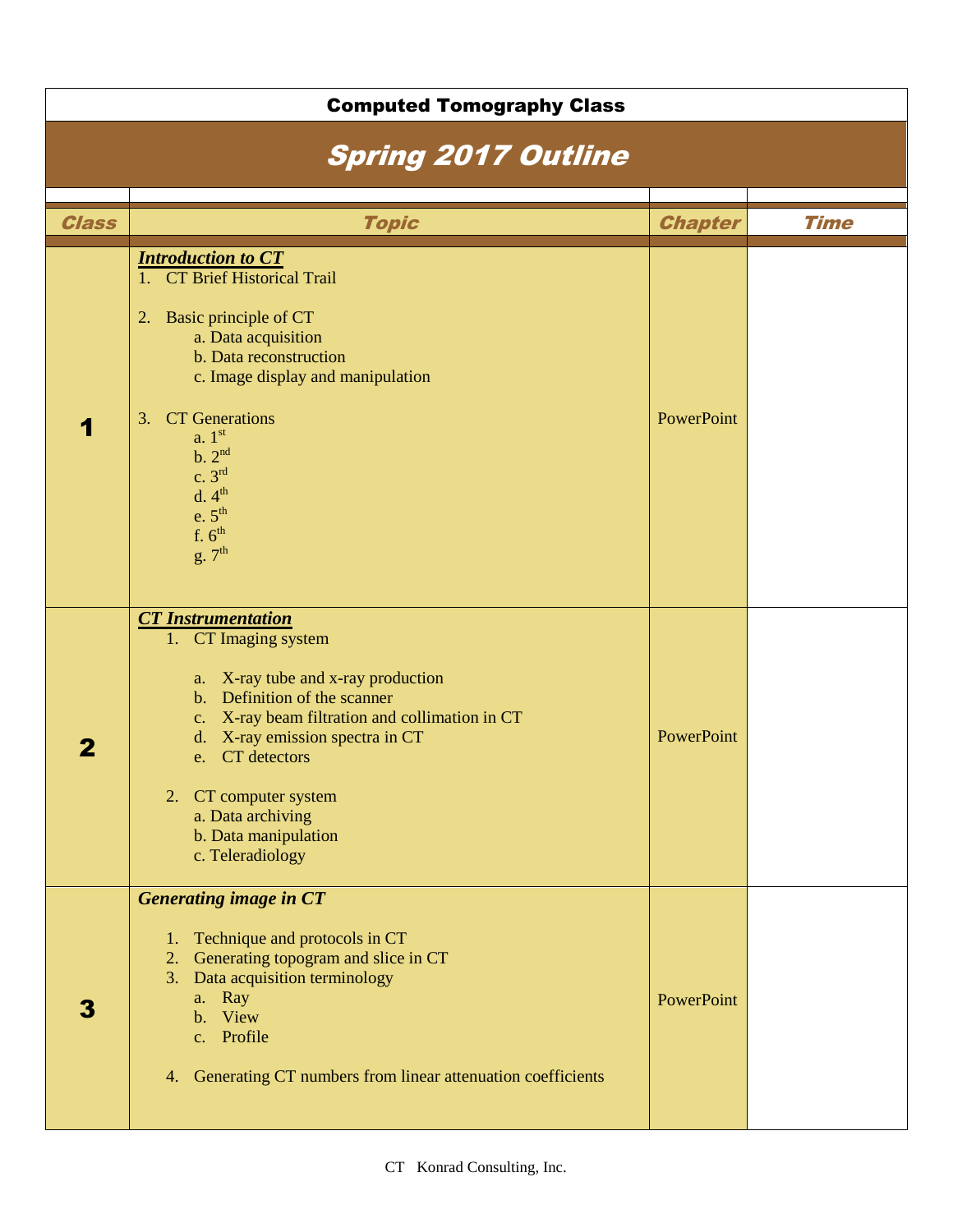| <b>Computed Tomography Class</b> |                                                                                                                                                                                                                                                             |                |             |
|----------------------------------|-------------------------------------------------------------------------------------------------------------------------------------------------------------------------------------------------------------------------------------------------------------|----------------|-------------|
| <b>Spring 2017 Outline</b>       |                                                                                                                                                                                                                                                             |                |             |
|                                  |                                                                                                                                                                                                                                                             |                |             |
| <b>Class</b>                     | <b>Topic</b>                                                                                                                                                                                                                                                | <b>Chapter</b> | <b>Time</b> |
| 4                                | <b>Data Acqusition Methods in CT: Conventional and Spiral</b><br>Single Slice Conventional slice by slice<br>1.<br><b>Single Slice Spiral</b><br>2.<br>Multislice conventional and spiral<br>3.                                                             | PowerPoint     |             |
| 5                                | <b>CT Reconstruction Methods</b><br>1. Back Projection<br>2. Iterative methods<br>3. Filtered back projection<br>4. Interpolation<br>5. Image Brightness and Contrast<br>6. Windowing<br>a. Window Level or Window Center(WL or WC)<br>b. Window Width (WW) | PowerPoint     |             |
| 6                                | <b>3D Rendering and MPR</b><br><b>SSD</b><br>2. VR<br>MIP and minIP<br>3.<br><b>Conventional and curved MPR</b><br>4.                                                                                                                                       | PowerPoint     |             |
| $\overline{\mathbf{7}}$          | <b>Image Quality in CT</b><br>Spatial resolution<br>1.<br>2. Low Contrast Resolution<br>3. Temporal Resolution<br>4. Artifacts<br>5. QA procedures                                                                                                          |                |             |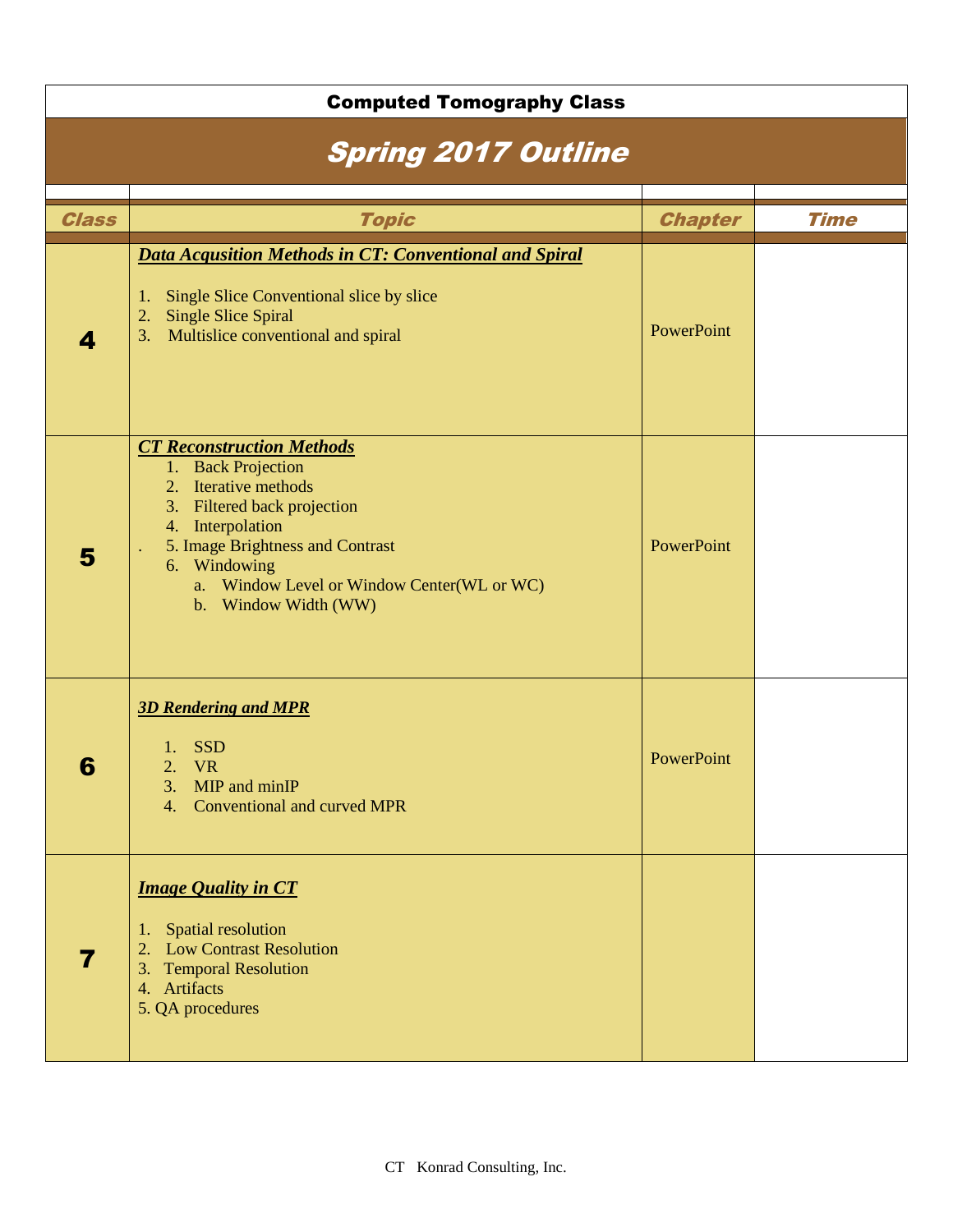|        | <b>Computed Tomography Class</b>                                                                                                                                                                                                                                                                                                                                                                                                                                                                                                                                                                                                                                                   |                          |             |  |
|--------|------------------------------------------------------------------------------------------------------------------------------------------------------------------------------------------------------------------------------------------------------------------------------------------------------------------------------------------------------------------------------------------------------------------------------------------------------------------------------------------------------------------------------------------------------------------------------------------------------------------------------------------------------------------------------------|--------------------------|-------------|--|
|        | <b>Spring 2017 Outline</b>                                                                                                                                                                                                                                                                                                                                                                                                                                                                                                                                                                                                                                                         |                          |             |  |
|        |                                                                                                                                                                                                                                                                                                                                                                                                                                                                                                                                                                                                                                                                                    |                          |             |  |
| Class  | <b>Topic</b>                                                                                                                                                                                                                                                                                                                                                                                                                                                                                                                                                                                                                                                                       | <b>Chapter</b>           | <b>Time</b> |  |
| 8<br>9 | <b>Patient Care and Radiation Protection in CT</b><br>1. X-ray interactions with matter<br>2. Stochastic and non-stochastic effects<br>3. CTDI<br>4. MSAD<br>5. DLP<br>6. ATCM<br>7. Shielding: lead and bismuth<br>8. Contrast administration: oral and intravenous<br>9. Contrast media adverse reactions<br><b>Scanning of the Head and Facial Bones</b><br>1. Patient preparation<br>2. Protocol parameters and pathology demonstrated<br>a. CT head with and without contrast<br>b. CT head trauma<br>c. CT of facial bones<br>d. CT of orbits<br>e. CT of TMJ<br>CT of paranasal sinuses<br>$f_{\rm *}$<br>g. CT of temporal bone-internal auditory canals<br>h. Stereotaxis | PowerPoint<br>PowerPoint |             |  |
| 10     | <b>Scanning of the Neck and Thorax</b><br>1. Patient preparation<br>2. Protocol parameters and pathology demonstrated<br>a. CT thorax with or without contrast for mediastinal<br>structures<br>b. $CT$ of thorax – air entrapment<br>c. $CT$ of thorax – asbestosis<br>d. CT of thorax – High resolution protocol<br>e. $CT$ of thorax – trauma                                                                                                                                                                                                                                                                                                                                   | PowerPoint               |             |  |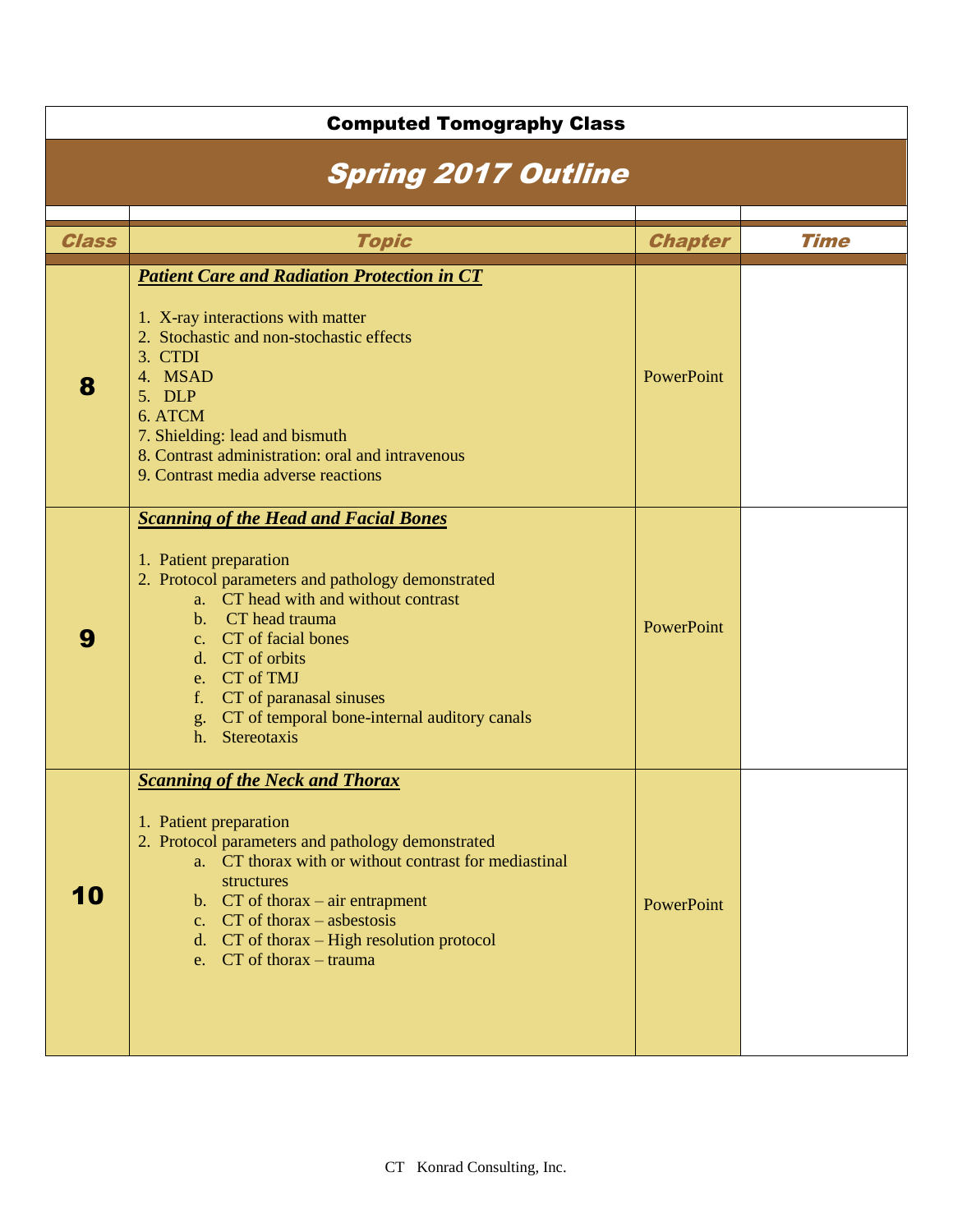## Computed Tomography Class Spring 2017 Outline Class National Chapter Time Chapter Time Chapter Time Chapter Time 11 *Scanning of the Abdomen and Pelvis* 1. Patient preparation 2. Protocol parameters and pathology demonstrated a. CT abdomen with and without contrast b. CT abdomen for pancreas c. CT abdomen for liver d. CT abdomen for renal system e. CT abdomen for adrenal glands f. CT abdomen for gastrointestinal system g. CT abdominal lymph nodes (disease staging) h. CT pelvis without contrast i. CT pelvis for male and female genitourinary system **PowerPoint** 12 *Scanning of the Spine and Musculoskeletal system* 1. Patient preparation 2. Protocol parameters and pathology demonstrated a. CT spine b. CT post-myelogram c. CT wrist d. CT elbow e. CT shoulder f. CT pelvis g. CT hip h. CT knee i. CT foot and ankle PowerPoint 13 *CT Angiography* 1. Patient preparation 2. Protocol parameters and pathology demonstrated a. CT head for circulus arteriosis cerebri (circle of Willis) b. CT head venogram c. CT neck for carotid arteries d. CT thorax for pulmonary embolism e. CT lower extremity venogram for DVT f. CT abdomen for aortic dissection g. CT liver – 3 and 4 phasic protocols h. CT pancreas 3 phasic protocol i. CT renal arteries j. CT Aorto-illiac runoff PowerPoint